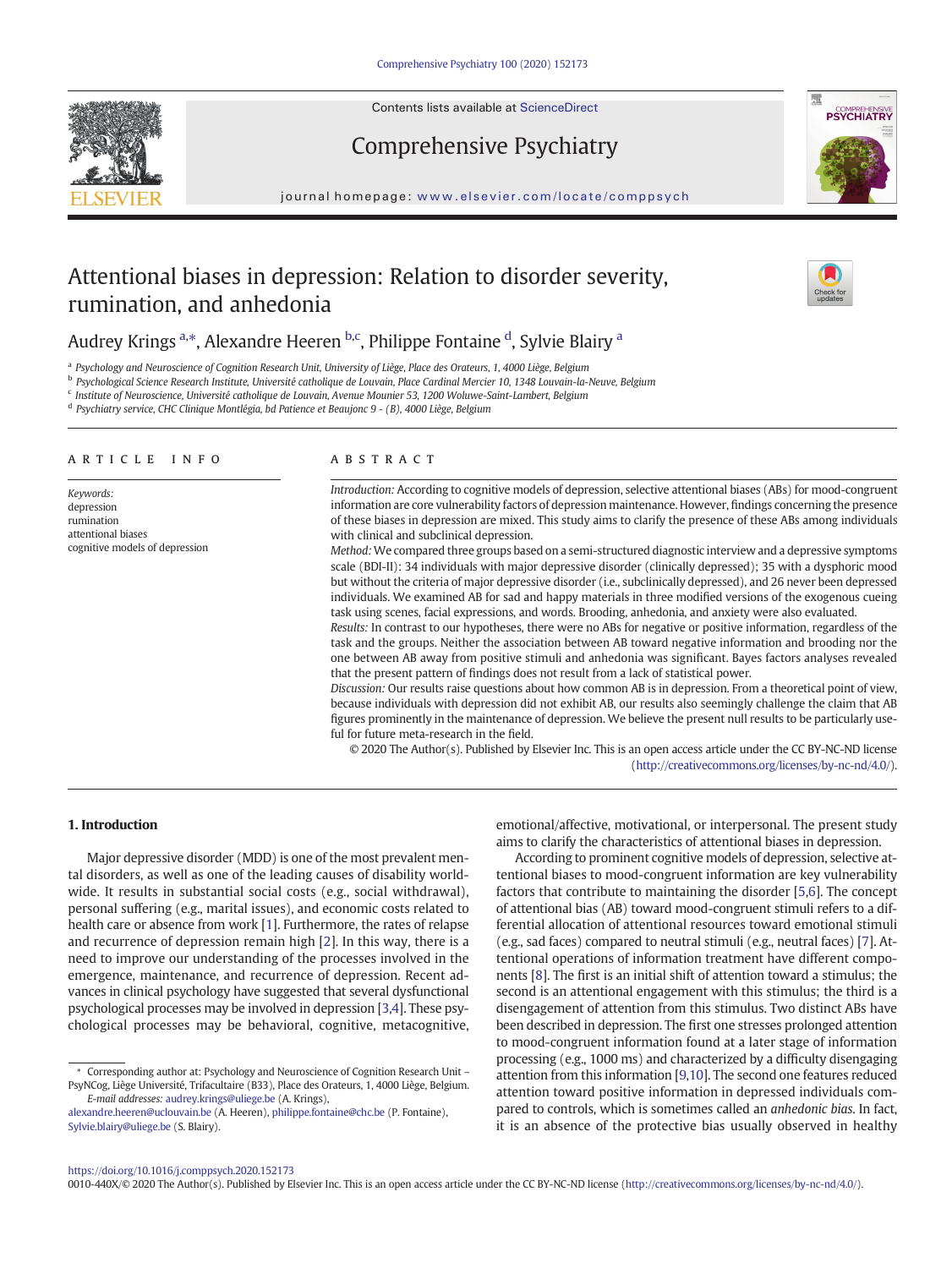#### <span id="page-1-0"></span>Table 1

Details of exogenous cueing task studies with depressed or dysphoric groups.

| Reference ECT     |                                                                                                                                                   | size           | Sample Participants                                                                                                                                                                                                                                                                                                                                                             | Materials                                                                                                                                                              | Significant results and effect<br>sizes                                                                                                                                                                                                                                                                                                         |
|-------------------|---------------------------------------------------------------------------------------------------------------------------------------------------|----------------|---------------------------------------------------------------------------------------------------------------------------------------------------------------------------------------------------------------------------------------------------------------------------------------------------------------------------------------------------------------------------------|------------------------------------------------------------------------------------------------------------------------------------------------------------------------|-------------------------------------------------------------------------------------------------------------------------------------------------------------------------------------------------------------------------------------------------------------------------------------------------------------------------------------------------|
| $[16]$            | 300 trials<br>$(+ 20 \text{ catch})$<br>trials)<br>Non-predictive<br>cues<br>Discrimination<br>task<br>Fixation cues<br>SOA: 1500 ms<br>$(+50$ ms | 94             | Undergraduate students<br>(non-patients), mostly women<br>with self-reported depression<br>Mean age: 20 years<br>(1) Moderate to severe symptoms<br>(BDI-II score between 20 and 63)<br>(2) Mild symptoms (BDI-II score<br>between 14 and 19)<br>(3) Healthy control (BDI-II $<$ 14)                                                                                            | Words<br>50 sad, 50 positive, 50 neutral adjectives                                                                                                                    | In group $(1)$ : $CV_{sad}$ > $CV_{neutral}$<br>$[t(32) = 3.73, p < .001]$<br>For $CV_{sad}$ : Group (1) > Group (3)<br>$[F(1,92) = 6.72, p < .05]$<br>Effect sizes and standard<br>deviations of CV scores were not<br>reported in the paper.                                                                                                  |
| $[14]$            | mask)<br>256 trials $(+)$<br>20 digit trials)<br>Non-predictive<br>cues<br>Detection task<br><b>Fixation</b> cues<br>SOA: 500 ms<br>and 1250 ms   | 883            | Adult patients and non-patients<br>with diagnosis based on CIDI<br>Mean age: 43 years<br>(1) MDD (without dysthymia and<br>current or past anxiety disorder)<br>$(2) MDD$ + anxiety disorder<br>(without dysthymia)<br>(3) History of MDD, no current<br>MDD or dysthymia or history of<br>anxiety disorder<br>(4) Comparison (no history of<br>depression or anxiety disorder) | Words<br>16 threatening words, 16 neutral words, 16 negative<br>adjectives and 16 positive adjectives (from trait<br>self-descriptors of depressive and manic persons) | In 1250 ms condition:<br>AB score $_{\text{negative}}$ : group (3) ><br>Group(4)<br>[mean difference $= 9.07$ ms,<br>$p = .04, 95\%$ CI [0.20, 17.93],<br>$d = 0.20$ ]                                                                                                                                                                          |
| Reference ECT     |                                                                                                                                                   | Sample<br>size | Participants                                                                                                                                                                                                                                                                                                                                                                    | Materials                                                                                                                                                              | Significant results and effect<br>sizes                                                                                                                                                                                                                                                                                                         |
| $[15]$            | 360 trials $(+72$ 118<br>catch trials)<br>Predictive cues<br>Detection task<br>Fixation cues<br>SOA: 17 ms<br>and 750 ms                          |                | Adult non-patients with diagnosis<br>based on the SCID with mood<br>induction conditions<br>Mean age: 24 years<br>(1) MDD (anxiety not excluded)<br>(2) Anxiety disorder (MDD not<br>excluded)<br>(3) Control: no psychopathology                                                                                                                                               | Scenes<br>15 threatening, 15 sad, 15 neutral                                                                                                                           | In 750 ms condition and neutral<br>mood induction condition:<br>Index score $_{sad}$ : Group (1) ><br>Group $(3)$ n[F $(1,37) = 5.2$ ,<br>$p = .025, \eta_{p}^{2} = 0.12$                                                                                                                                                                       |
| $[17]$<br>Part I  | 120 trials $(+20)$ 30<br>digit trials)<br>Non-predictive<br>cues<br>Detection task<br>Fixation cues<br>SOA: 1500 ms<br>$(+50$ ms<br>mask)         |                | Undergraduate students<br>(non-patients) with self-reported<br>depression<br>Mean age: 19 years<br>$(1)$ Dysphoric (>9 BDI-II)<br>$(2)$ Nondysphoric $(<5$ BDI-II)                                                                                                                                                                                                              | Words<br>5 sad, 5 positive self-referring adjectives and 5 neutral nouns                                                                                               | In group $(1)$ : $CVsad > CVneutral$ [t<br>$(14) = 2.26$ , p < .05, $\eta_{\rm p}^2 = 0.27$ ]<br>In group (2): $CV_{sad}$ > $CV_{neutral}$ [t<br>$(14) = 2.05$ , p < .05, $\eta_p^2 = 0.15$ ]<br>In group (2): $CV_{positive} > CV_{neutral}$<br>$[t(14) = 2.21, p < .05]$<br>$\eta_{\rm p}^2 = 0.26$                                           |
| $[17]$<br>Part II | 190 trials<br>Non-predictive<br>cues<br>Detection task<br><b>Fixation</b> cues<br>SOA: 250, 500<br>and 1500 ms                                    | 40             | Non-patients: women with<br>self-reported depression<br>Mean age: 22 years<br>$(1)$ Dysphoric (>9 BDI-II)<br>(2) Nondysphoric (<5 BDI-II)                                                                                                                                                                                                                                       | Words<br>15 sad, 15 positive self-referring adjectives and 15 neutral<br>nouns                                                                                         | In 1500 ms condition<br>$\overline{\ln$ group (1): $CV_{sad} > CV_{neutral}$ [t<br>$(18) = 2.38$ , p < .05, $\eta_{\rm p}^2 = 0.24$ ]<br>In group (2): $CV_{positive} > CV_{neutral}$<br>$[t(19) = 1.90, p = .07,$<br>$\eta_{\rm p}^2 = 0.15$<br>For $CV_{sad}$ : Group (1) > Group (2)<br>$[t(38) = 2.41, p < .05]$<br>$\eta_{\rm p}^2 = 0.13$ |

Note. Only studies using self-report depression scales or MDD psychiatric interviews were included. All studies reported used peripheral cues. Only significant results based on long presentation times were reported (>750 ms). ECT = Exogenous cueing task. Non-predictive cues = 50% of trials are valid and 50% of trials are invalid. Predictive cues = 75% of trials are valid and 25% of trials are invalid. SOA = Stimulus onset asynchrony. BDI-II = Beck Depression Inventory-II. SCID = Structured Clinical Interview. CIDI = The lifetime Composite International Diagnostic Interview. MDD = Major depressive disorder. AB score = attentional bias score: [CV<sub>emotional</sub> - CV<sub>neutral</sub>]. Index score = [TRinvalid<sub>emotional</sub> - TRinvalid<sub>neutra</sub>.

subjects. Although preliminary data suggest a slower engagement with positive stimuli in depressed participants compared to non-depressed participants [[11](#page-8-0)], the very nature of the attentional components involved in anhedonic bias remains poorly understood.

It should be noted that findings concerning the presence of ABs in depression are mixed. Indeed, the two types of AB (i.e., difficulty disengaging attention from mood-congruent information and reduced maintenance of attention to positive information) have been observed in clinically and subclinically depressed individuals but not in nondepressed individuals [\[11,12](#page-8-0)]. On the other hand, a few studies failed to report these ABs in people with MDD or dysphoria compared to non-depressed individuals [\[13,14\]](#page-8-0). To help us to move forward regarding these different results, we examined previously published studies relying on an exogenous cueing task with long SOA (>750 ms) conducted among individuals with depression (see Table 1).<sup>1</sup> Evidence of AB for sadness was reported in three studies [\[15](#page-8-0)–17], whereas evidence for AB toward positive stimuli was described in two studies [[17\]](#page-8-0) and not investigated in one [\[15](#page-8-0)]. The sample characteristics (e.g., clinical status) or the methodological choices (e.g., stimulus onset asynchrony, material) do not seem to explain these inconsistencies provided that these studies (regardless of their results) were characterized by different

 $1$  We used the following keywords to identify the studies: attention, bias, attention bias, cognitive bias, depression, dysphoria, negative information, exogenous cueing task, spatial cueing task, and modified Posner. We searched in the following databases: PsycINFO, PubMed, and Scopus.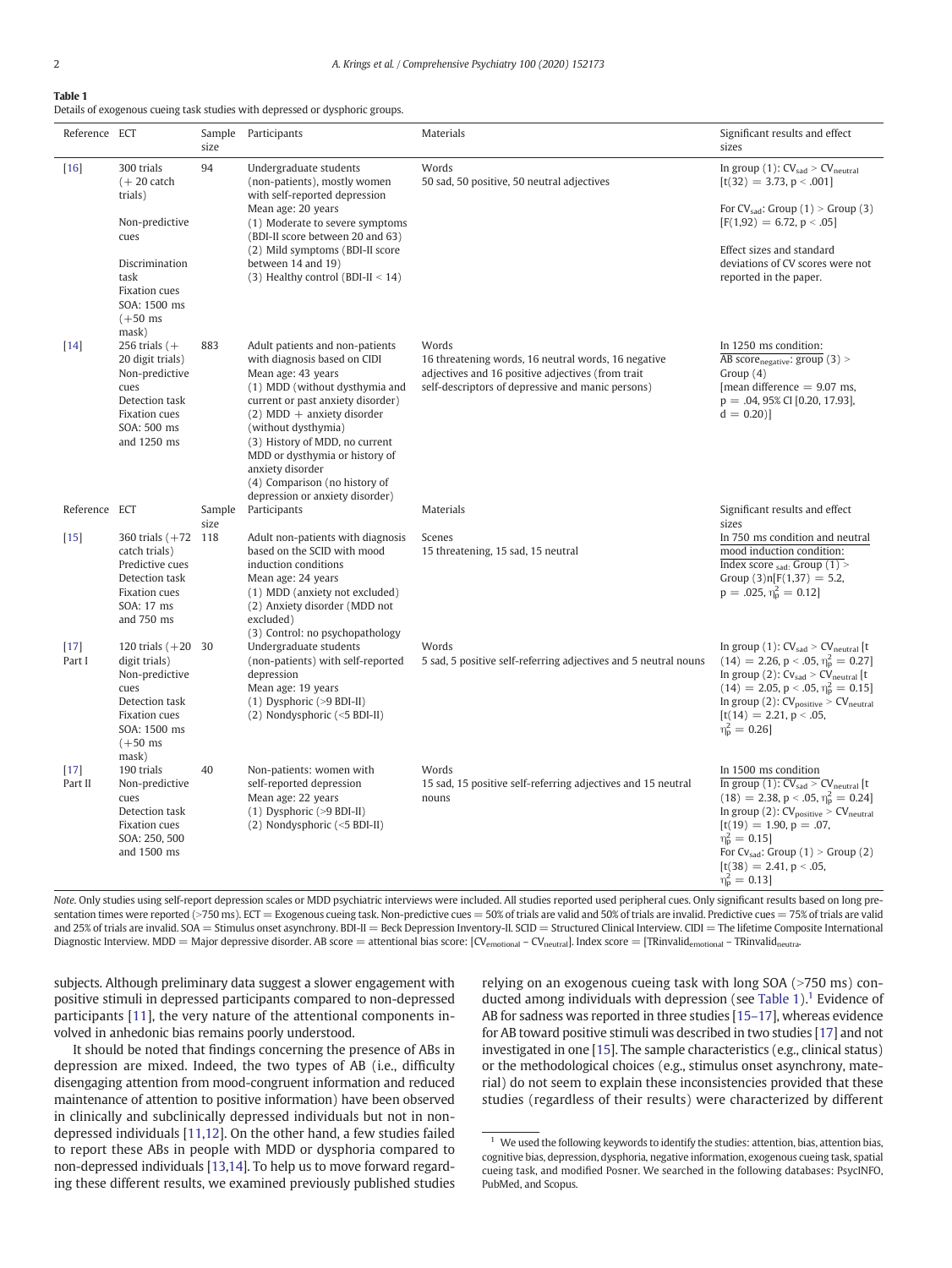clinical status, stimulus onset asynchrony, or materials. As such, uncertainty remains regarding the presence of AB in depression. In addition, prior studies often comprised samples of undergraduate students, and only a few studies included adults (e.g. [\[14](#page-8-0)]). The main goals were twofold. First, we aimed at testing the replicability of previous studies reporting an AB among adults with depression. Second, we also wanted to further clarify the nature of the attentional components (see below) at play.

In this project, we thus assessed ABs among both currently depressed (clinically diagnosed MDD) and subclinically depressed individuals, as compared to never-depressed individuals. We hypothesized that, at a later stage of information processing, both clinically and subclinically depressed individuals would maintain their attention on sad stimuli with longer times to disengage from these stimuli. They would also avoid positive stimuli. Provided that the attentional component involved in this type of AB is not well understood, we have no specific hypothesis regarding the attentional components involved. Conversely, never-depressed individuals would avoid sad stimuli with shorter times to disengage from sad stimuli and focus their attention on positive stimuli.

Rumination is another vulnerability factor in depression. Brooding rumination, which is "a passive comparison of one's current situation with some unachieved standard" [\[18](#page-8-0)], is particularly maladaptive and is strongly linked to depression [\[19](#page-8-0)]. According to Koster et al. [[20\]](#page-8-0), impaired disengagement from negative information may lead to persistent brooding, which maintains a depressive mood. Prior research has pointed to selective attention to negative stimuli as a potential harbinger of brooding [\[18,19\]](#page-8-0), and some have distinguished between the engagement versus disengagement components of AB to test the impaired disengagement hypothesis. Those studies reported a significant association between brooding scores and scores for disengagement from sad information but no association with engagement scores [\[22](#page-8-0)–24]. Eye-tracking studies also support these findings with similar results in a non-depressed sample, a subclinical sample, and a clinical sample with MDD [25–[27](#page-8-0)]. From these data, we expected to find a significant positive correlation between disengagement scores for sad stimuli and scores for brooding in the overall sample.

Anhedonia, defined as diminished pleasure and/or decreased reactivity to pleasurable stimuli [\[28,29](#page-8-0)], is characterized by a hyposensitive response to reward [[30\]](#page-8-0) and precedes the onset of depression in non-clinical populations [\[31](#page-9-0)]. In their meta-analysis of selective attention in depression, Armstrong and Olatunji [\[32](#page-9-0)] assumed that the hypo-sensitive response to reward might influence the stimulus driven-system responsible for selective attention. From their view, positive and rewarding stimuli may fail to capture depressed participants' attention or may reduce their motivation to maintain the attentional focus on positive stimuli. However, uncertainties remain regarding the relations between selective attention to positive stimuli and hyposensitivity to reward or loss of pleasure [\[5,](#page-8-0)[33\]](#page-9-0). To our knowledge, only Brailean et al. [\[30](#page-8-0)] have explored the relationship between anhedonia and selective attention to positive stimuli. Specifically, they investigated the link between the reduced sensitivity to reward and the development of AB toward conditioned rewarding stimuli in dysphoria. Their results suggest that dysphoric individuals failed to develop a reward-related AB, unlike non-depressed individuals. The authors concluded that the impaired processing of rewarding stimuli might be a vulnerability factor for anhedonia in depression. Accordingly, we hypothesized that anhedonia might affect the attentional processing of positive information. In other words, we expected to find a significant negative correlation between AB for positive stimuli and anhedonia scores in our overall sample without specific hypotheses regarding attentional engagement or disengagement components.

Verbal stimuli (i.e., words) are the most frequently used material in studies exploring the interaction between AB and mental rumination as well as in studies using exogenous cueing tasks. Nonetheless, one might expect that nonverbal stimuli, such as faces or pictures, would attract

the attention of depressed individuals more quickly than verbal ones because of their higher interpersonal relevance. These stimuli appear more ecologically valid than words in investigating AB [\[34](#page-9-0)]. The metaanalysis by Peckham et al. [\[35](#page-9-0)] suggests that AB tasks with verbal and nonverbal stimuli may yield similar effect sizes. However, a more recent meta-analysis recommends using photographs rather than words to study the AB toward positive information [\[36](#page-9-0)]. Given the uncertainty concerning the material, we employed both verbal (words) and nonverbal material (scenes and faces) and made no specific predictions regarding the effect of material on AB.

Anxiety might also play a role in the ABs reported in depression. A previous study showed that participants with high anxiety symptoms, in addition to high depressive symptoms, paid more attention to sad stimuli and less attention to positive stimuli, whereas participants with high levels of depression without anxiety did not [[37](#page-9-0)]. Consequently, we measured anxiety to control for its potential impact on AB.

#### 2. Method

#### 2.1. Participants

The participants were French-speaking adults aged between 18 and 55 years. They were recruited from the community and mental health care centers via advertisements, university intranets, and the waiting rooms of health care centers. We recruited participants via a two-step procedure. First, they were all initially screened using the Beck Depression Inventory-IIII (BDI-II) to assess depression symptoms [[38\]](#page-9-0). Then, based on their BDI-II score, they were invited to take part in the experiment, wherein we asked them to complete the BDI-II a second time to control for their mood on the day of the experiment. Participants with no history of psychiatric disorders and with a BDI-II score of  $\leq 8$  at both the first and second sessions were classified as never-depressed. Participants who fulfilled the criteria for MDD based on the DSM-IV criteria and had a minimum score of 12 at both evaluation sessions were regarded as clinically depressed. Participants who had a minimum score of 12 at the first evaluation and 10 at the second but who did not fulfill the MDD criteria were regarded as subclinically depressed. The cut-offs applied were based on those provided by Beck et al. [[38\]](#page-9-0) and other studies made in this field.

Data analyses were based on 95 adults (62 females, 33 males) with a mean age of 38.01 years ( $SD = 11.12$ ; range: 18–55). Exclusion criteria were a history of psychotic mental disorders, history of bipolar disorder, history of substance abuse or dependence (less than three years of abstinence – except nicotine or caffeine), a history of any neurological disorder, anxiolytic/drug consumption on the day of the evaluation, recent changes in antidepressant medication (less than four weeks) and vision that was not normal or corrected to normal. [Fig. 1](#page-3-0) depicts the participants' flow throughout the enrollment.

#### 2.2. A priori power analysis

The required sample size was a priori determined to reach a predicted power of 0.80 (alpha  $= 0.05$ , beta  $= 0.20$ ) for a two-way interaction with a small effect size,  $f = 0.15$  [\[39](#page-9-0)], with one within-subject factor and one between-subject factor. We anticipated this effect size from a previous meta-analysis [\[35](#page-9-0)].

#### 2.3. Materials

Materials consisted of a semi-structural interview, three computerized tasks, and self-report questionnaires. $<sup>2</sup>$ </sup>

 $2$  In addition to the measures reported in this article, the participants completed three self-report scales. Relations between these scales and AB are reported elsewhere.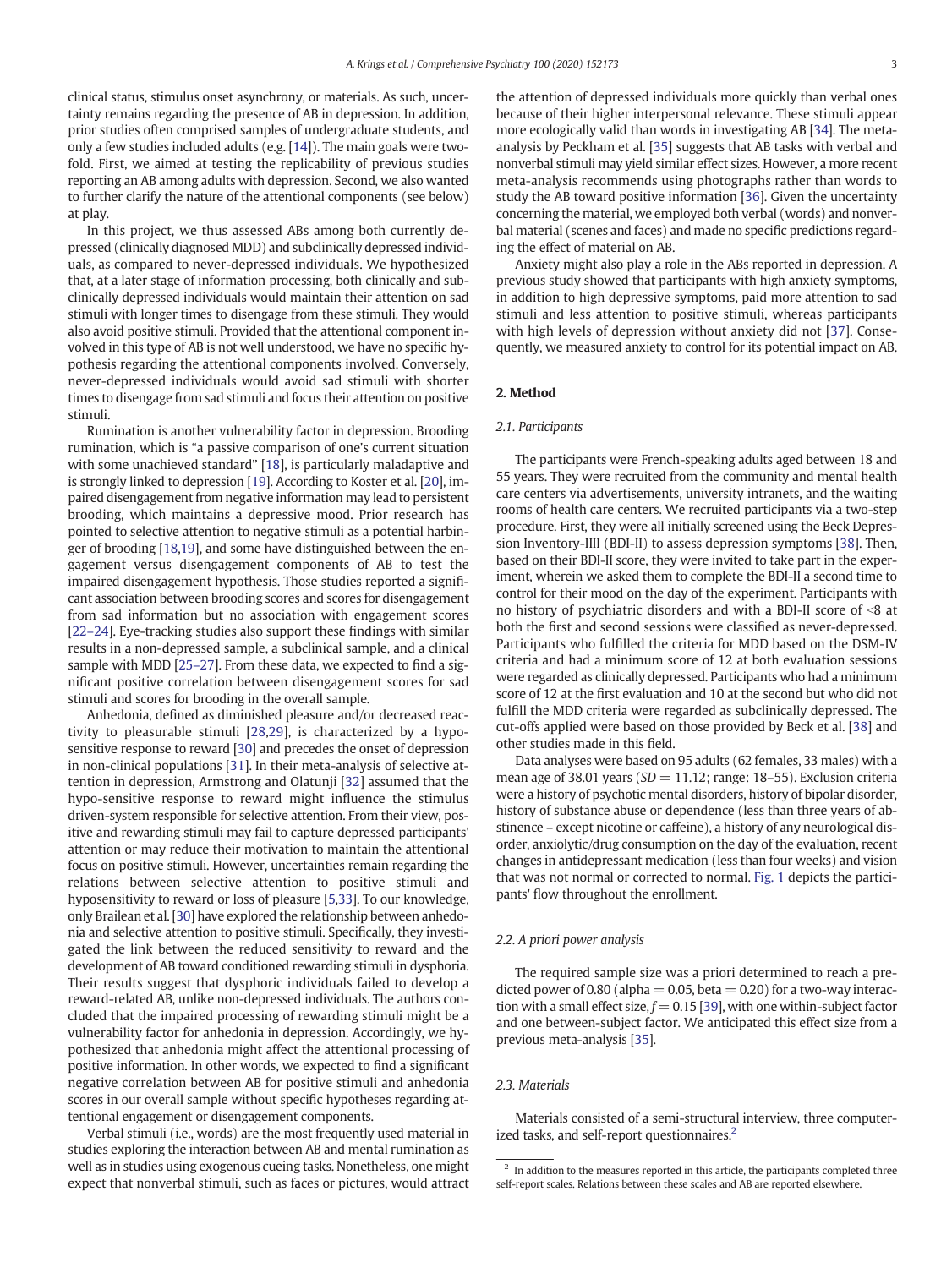<span id="page-3-0"></span>



#### 2.3.1. Current mental disorders

The Mini-International Neuropsychiatric Interview (MINI) is a semistructured interview focusing on current and lifetime psychiatric disorders based on DSM-IV criteria [[40\]](#page-9-0). The first author, who is a certified clinical psychologist, and two advanced clinical psychology students working under the supervision of the first author<sup>3</sup> conducted the interview.

#### 2.3.2. Depressive symptomatology

The BDI-II is a 21-item scale that assesses the severity of depressive symptoms during the last two weeks [\[38](#page-9-0)]. Higher scores indicate higher severity. We used the validated French-speaking version of the scale [\[41](#page-9-0)]. In the present sample, the Cronbach's  $\alpha$  was 0.93.

#### 2.3.3. Anxiety

Spielberger's State and Trait Anxiety Inventory (STAI Form  $Y\rightarrow B$ ) comprises two 20-item scales assessing state and trait anxiety [[42](#page-9-0)]. Higher scores indicate higher anxiety. We used the validated French-speaking version of these scales [[43\]](#page-9-0). In this study, Cronbach's  $\alpha$  was 0.95 for the state scale and 0.94 for the trait scale.

#### 2.3.4. Mental rumination

The Ruminative Response Scale (RRS) is a 22-item scale assessing rumination when respondents feel depressed, sad, or discouraged [\[18](#page-8-0)]. Higher sum scores indicate greater tendencies to engage in rumination. Two subscales are identified, one related to brooding (5 items) and one related to reflection (5 items). The latter was not reported because this aspect of rumination is more adaptive than brooding and less central in depression. Higher scores on these subscales indicate a higher brooding component and a higher reflective component, respectively. We used the validated French-speaking version of the scale [\[44](#page-9-0)]. In this sample, Cronbach's  $\alpha$  for the brooding subscale was 0.81.

#### 2.3.5. Anhedonia

The Temporal Experience of Pleasure Scale (TEPS) is an 18-item scale assessing trait dispositions in anticipatory and consummatory experiences of pleasure [\[45](#page-9-0)]. Two subscales are identified, one related to anticipatory pleasure (10 items) and one about consummatory pleasure (10 items). Higher scores indicate greater anticipation of pleasure and greater consummatory pleasure, respectively. We used the validated French-speaking version of the scale [\[46](#page-9-0)]. In this sample, Cronbach's  $\alpha$ was 0.78 for the anticipatory pleasure subscale and 0.71 for the consummatory pleasure subscale.

#### 2.3.6. Demographic questionnaire

A sociodemographic questionnaire addressed questions about age, sex, marital status, employment status, medication, quality of vision, neurological history, and past depressive episodes.

#### 2.3.7. Exogenous cueing task (ECT)

The ECT is a reaction-time-based attention task, which was programmed using E-Prime software and run on a computer with a 60 Hz, 15-inch color monitor. The original exogenous cueing task asked participants to detect a visual target presented in the left or right peripheral location of a screen [[47](#page-9-0)]. In emotion research, this paradigm has been modified by using emotional and neutral cues to allow a comparison of their attentional processing. Here, three tasks were created with different materials (15 scenes, 15 faces, and 15 words). Scenes were selected from the International Affective Picture System (IAPS) [[48\]](#page-9-0) and faces from the Karolinska Directed Emotional Face database (KDEF) [\[49,50\]](#page-9-0); the words were common nouns. Cues were selected based on their emotional content and were matched for valence and arousal for each stimulus of each task. Words were also matched for their length.<sup>4</sup>

Scenes were 133 pixels high X 100 pixels wide and were located on the left and right sides of a fixation cross with visual angles of 2.43° X 0.86°. Faces were 100 pixels high X 136 pixels wide with visual angles

 $3$  The two students were intensively trained to administer the MINI. Their training included sessions of role-play (at least two 2 h-sessions) and several practices under supervision before the start of the experiment.

<sup>&</sup>lt;sup>4</sup> One hundred and eighty stimuli were selected by the first author based on validation studies and other studies of AB in depression. Sixty scenes, 60 faces, and 60 words were rated by a population of psychology students for the intensity of valence, arousal, and emotion, as well as familiarity in the case of words.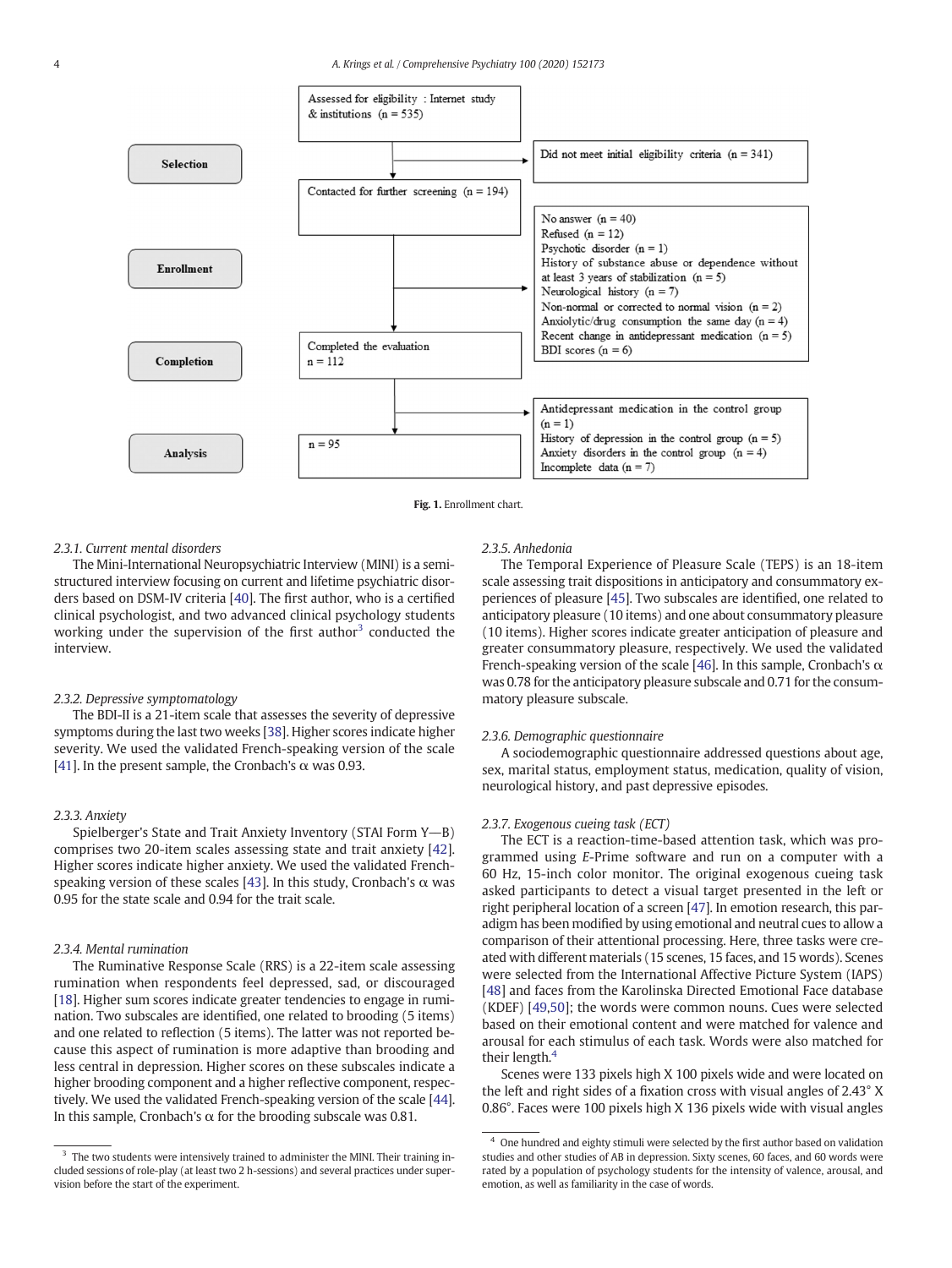

Fig. 2. Stimulus presentation in a valid trial (e.g., faces).

of 2.05° X 1.25°. Words appeared in 10-point Courier New with visual angles of 1.97°. Each trial started with a fixation cross for 1000 ms in the center of the screen. Then, the emotional cue appeared on the left or right side of the screen for 1000 ms (SOA of 1000 ms). Finally, the target ("E" or "F") remained onscreen until a response occurred. If a participant did not respond within 3 s, the next trial started. A black background intertrial was then presented for 1650 ms before the upcoming trial started. Fig. 2 illustrates this sequence. In the test trials, two-thirds of all trials (120 trials) were valid (left cue–left target and right cue–right target), one-sixth (30 trials) were invalid (left cue– right target and right cue–left target), and one-sixth (30 trials) had no cues. Our decision to rely on this trial distribution arises from prior research using a similar task [\[51,52\]](#page-9-0). We presented the stimuli in random order in the left or right hemifield with an equal number of presentations for each stimulus (five times) and each emotion category (sad, happy, and neutral) (30 trials each).

The Split-half reliability indices were computed separately for each task via Spearman-Brown correlations with the first and the second half of trials of each experimental condition. Spearman-Brown correlations ranged from 0.77 (Scenes, Happy invalid) to 0.96 (Scenes, Happy valid). We run the same analyses for CV, engagement, and disengagement scores. Spearman-Brown correlations ranged from -0.06 (Scenes, engagement for sad cues) and 0.36 (Faces, CV for happy cues). All these statistical analyses are reported in the supplementary material section (i.e., Tables S1 and S2). Following recommendations in research transparency and replicability, the E-Prime versions of the tasks, as well as all the stimuli, can are available via the following link: [https://osf.io/](https://osf.io/k97tf/?view_only=bf803c5e485b4dfc8b4d8a3ca0f79c26) [k97tf/?view\\_only=bf803c5e485b4dfc8b4d8a3ca0f79c26](https://osf.io/k97tf/?view_only=bf803c5e485b4dfc8b4d8a3ca0f79c26).

#### 2.4. Procedure

Each participant was tested alone in a quiet room with dim light. Participants first completed the clinical interview and then the selfreport questionnaires and all three spatial cueing tasks. The order of the questionnaires remained fixed, whereas the order of the three spatial cueing tasks was counterbalanced across participants. Participants were seated 60 cm from the computer. They were asked to discriminate, as quickly as possible, the nature of the target, the letter "E" or "F" (target "E": left mouse button with left index finger; target "F": right mouse button with right index finger), without sacrificing accuracy. The

instructions were presented onscreen. Participants were instructed that a cue would precede the onset of the target and that the cue predicted the location of the target on some but not all trials. Participants practiced the attentional task for 10 trials. The test phase consisted of one block with 180 trials. Trials were presented in a different order for each participant.

This study was approved by the local Ethical Committee.<sup>5</sup> All participants gave their informed consent. The total time for data acquisition was approximately two hours (i.e., preparation of the subject, familiarization with the tasks, breaks, debriefing).

#### 2.5. Data analysis

First, a cue validity (CV) index was calculated for each emotion (sad, happy, and neutral) by subtracting the mean reaction times (RTs) for valid trials from the mean RTs for invalid trials. With a short stimulus onset asynchrony (SOA), participants typically respond faster to valid than invalid trials. This phenomenon is called the cue validity effect. However, at longer SOAs, the cue validity effect often disappears or even reverses. This phenomenon is called the inhibition of return effect (IOR) [\[53](#page-9-0)]. IOR may suggest that attention to the location of a previously attended stimulus is inhibited in favor of a new spatial location [\[53,54](#page-9-0)]. With longer SOAs, as were used in this study, IOR is usually observed. However, when an emotionally charged cue is used, some participants may continue to respond faster to valid trials and present a cue validity effect because the emotional cue captures their attention. At longer SOAs, a cue validity effect suggests that attention is maintained on the cue. The CV index must be calculated for each valence to allow comparisons.

For each task, CV scores were entered in a 3 (Valence: sad, happy, neutral) X 3 (Group: clinically depressed, subclinically depressed, never-depressed) mixed-design analysis of variance (ANOVA). Estimates of effect sizes are also reported (i.e., partial eta-squared; ηp2). To control for the potential impact of anxiety on AB, two additional analyses of covariance (ANCOVA) were conducted with state and trait anxiety scores as covariates.

<sup>5</sup> The central ethical committee of Liège University located in CHU Sart-Tilman, B35, 4000 Liège approved this study in 2018 (Belgium number: B707201734155, reference number: 2017-278).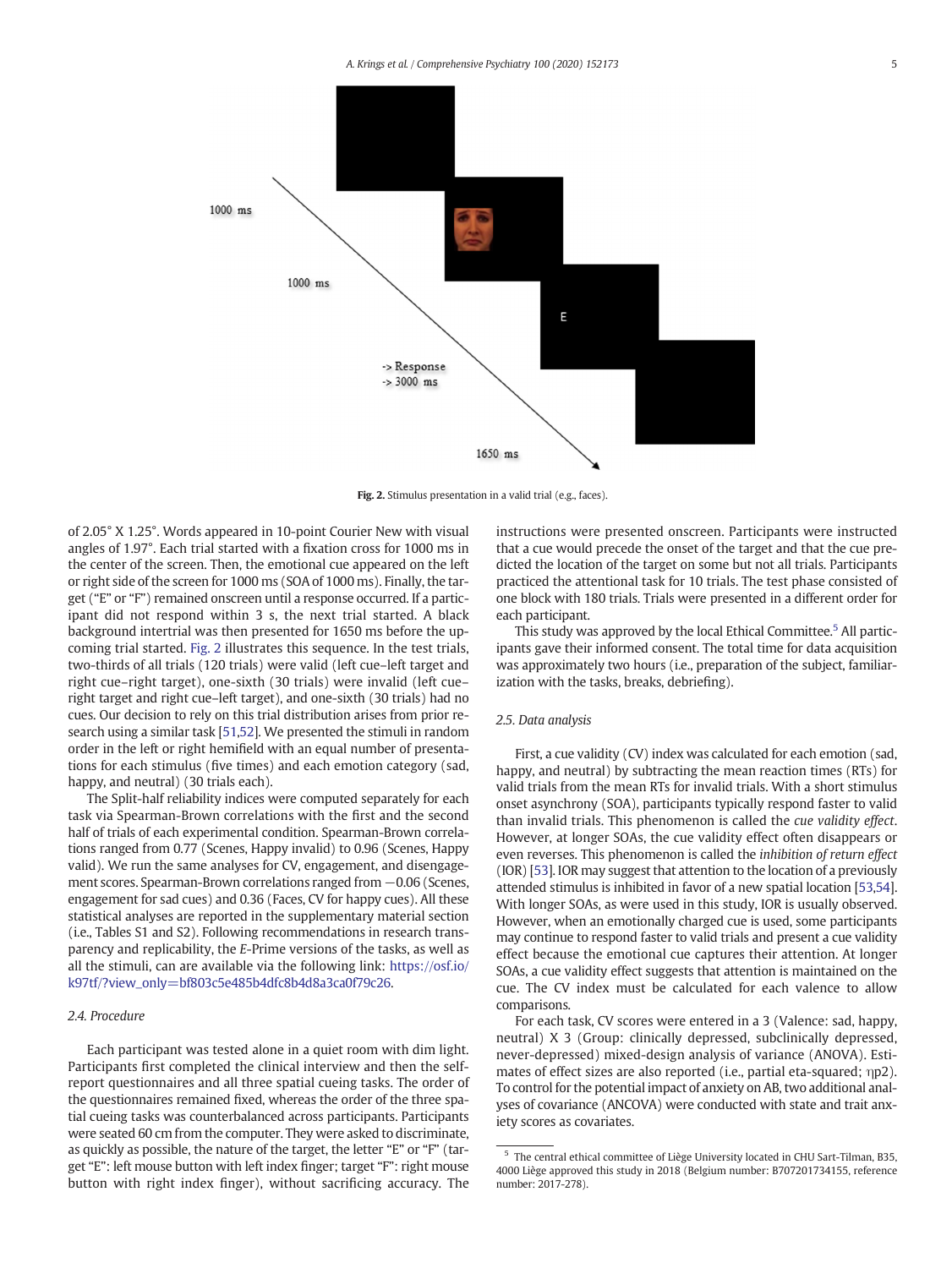For each task, an attentional engagement score (i.e., by subtracting the mean RTs of valid emotional trials from the mean RTs of valid neutral trials) and an attentional disengagement score (i.e., by subtracting the mean RTs of invalid neutral trials from the mean RTs of invalid emotional trials) were calculated for positive and sad stimuli to allow group comparisons [[17](#page-8-0)].

#### 3. Results

#### 3.1. Group characteristics

Group characteristics appear in Table 2. Groups did not differ in age,  $F(2, 92) = 1.65$ ,  $p = .20$ ,  $np2 = 0.03$ , gender, Pearson  $\chi^2 = 0.97$ ;  $df = 2$ ;  $p = 0.62$ , and ethnicity (all participants were Caucasian). Depression, brooding, state anxiety, and trait anxiety scores were significantly different in the three groups, with moderate to large effect sizes. Anticipatory and consummatory pleasure scores were significantly different in group comparisons, with moderate to large effect sizes, except for the comparison between the subclinically depressed group and the neverdepressed group, whose effect sizes were small. Table 3 reports the means and standard deviations of all scales. t-tests are reported in the supplementary material section (i.e., Table S3).

#### 3.2. Data preparation

First, we discarded trials with errors from the analyses (0.58% of all data). To take into account the processing speed of each participant, we followed Radcliff's (1993) guidelines in dealing with outliers [[55](#page-9-0)]. To do so, we relied on an individual approach based on deviations below or above each participant's mean for each experimental condition. Participants' RTs  $>1.96$  standard deviations from their individual mean RT for all indices (Invalid Sad, Valid Sad, Invalid Happy, Valid Happy, Invalid Neutral, and Valid Neutral) were considered as outliers.<sup>6</sup> These outliers were excluded on the basis that they indicate anticipatory responses (0.21% of all data) or delayed responses (3.55% of all data). In the three tasks, the three groups did not differ with regard to the number of erroneous responses (F  $(4,184) = 0.40, p = .81, \eta p2 = 0.00$ , anticipatory responses (F)  $(4,184) = 1.69, p = .15, \eta p2 = 0.04$  and delayed responses (F)  $(4,184) = 0.16, p = .96, \eta p2 = 0.00$ . None of the participants exhibited >15% of erroneous responses or outliers. The analyses were conducted on the remaining 95.67% of the data. The de-identified data, as well as the MATLAB script of the cleaning procedure reported above, can be downloaded on the Open Science Framework ([https://osf.io/k97tf/?view\\_only=](https://osf.io/k97tf/?view_only=bf803c5e485b4dfc8b4d8a3ca0f79c26) [bf803c5e485b4dfc8b4d8a3ca0f79c26\)](https://osf.io/k97tf/?view_only=bf803c5e485b4dfc8b4d8a3ca0f79c26).

#### 3.3. Overall effects

Mean RTs and standard deviations for all tasks are shown in [Table 4.](#page-6-0) The results of the  $3 \times 3$  ANOVA on CV scores were non-significant for all three tasks. No other effects were significant (all  $ps > .05$ ). F-tests, pvalues, and effect sizes  $(\eta_p^2)$  as a function of material and mixeddesign ANOVA  $(\eta_{\rm p}^2)$  are reported in [Table 5.](#page-6-0)

To control for the effect of fatigue, we compared, for each participant and each task the mean RTs of the first 20 trials to the mean RTs of the last 20 trials. via a 3 (Type of stimuli: faces, words) X 2 (Time: first trials, last trials) X 3 (Group: clinically depressed, subclinically depressed, never-depressed) mixed-design ANOVA. No main or interaction effects were significant (all  $Fs > 0.25$ ).

| <b>Table 2</b> |                |
|----------------|----------------|
|                | 'soun characto |

| Group characteristics. |
|------------------------|
|                        |

| Measure                                                  | Group                   |                            |                     |  |
|----------------------------------------------------------|-------------------------|----------------------------|---------------------|--|
|                                                          | Clinically<br>depressed | Subclinically<br>depressed | Never-<br>depressed |  |
| N                                                        | 34                      | 35                         | 26                  |  |
| Age                                                      | 40.74                   | 36.17                      | 36.92               |  |
|                                                          | (10.22)                 | (10.65)                    | (12.51)             |  |
| Gender ratio (M/F)                                       | 14/20                   | 11/24                      | 8/18                |  |
| Employment status                                        |                         |                            |                     |  |
| Student                                                  | 3                       | 1                          | $\mathbf{0}$        |  |
| Worker                                                   | 8                       | $\overline{4}$             | 3                   |  |
| Employee                                                 | 13                      | 21                         | 12                  |  |
| Executive                                                | $\overline{2}$          | 1                          | $\Omega$            |  |
| Independent                                              | 1                       | 3                          | 8                   |  |
| Homemaker                                                | 3                       | $\Omega$                   | $\Omega$            |  |
| Unemployed                                               | 3                       | 5                          | 3                   |  |
| Retired                                                  | 1                       | $\Omega$                   | $\Omega$            |  |
| Have children                                            | 24                      | 18                         | 14                  |  |
| Unable to work                                           | 20                      | 6                          | $\mathbf{0}$        |  |
| With history of depression                               | 23                      | 14                         | $\mathbf{0}$        |  |
| Currently on psychotropic medication<br>(antidepressant) | 18                      | $\overline{4}$             | $\Omega$            |  |
| <b>SSRI</b>                                              | 10                      | $\overline{2}$             | $\Omega$            |  |
| <b>SNRI</b>                                              | 2                       | 1                          | $\Omega$            |  |
| <b>NDRI</b>                                              | 1                       | $\Omega$                   | $\Omega$            |  |
| Tricyclic                                                | $\overline{2}$          | $\Omega$                   | $\Omega$            |  |
| Missing                                                  | 3                       | 1                          | $\Omega$            |  |
| Currently on psychotropic medication<br>(anxiolytic)     | 5                       | 1                          | $\Omega$            |  |
| Have comorbid anxiety disorders                          | 25                      | 5                          | 0                   |  |
| Have comorbid dysthymia                                  | 14                      | 1                          | $\Omega$            |  |
| Have trauma in last six months                           | 8                       | $\overline{7}$             | $\Omega$            |  |

Note. Standard deviations are shown in parentheses.  $SSRI =$  Selective Serotonin Reuptake  $Inhibitor. SNRI = Selective Norepinephrine Reuptake Inhibitors. NDRI = Norepinephrine-$ Dopamine Reuptake Inhibitor.

Three (Valence: sad, happy, and neutral) X 2 (Cue validity: valid, invalid) X 3 (Group: clinically depressed, subclinically depressed, control) ANOVAs were also performed on mean RTs to evaluate the attentional cueing effect. The results revealed a significant main effect of validity in the scene task ( $F(1, 92) = 8.33$ ,  $p = .004$ ,  $\eta_{\rm p}^2 = 0.08$ ), the face task  $(F(1, 92) = 13.35, p = .000, \eta_{p}^{2} = 0.13)$  and the word task  $(F(1, 92))$ 92) = 9.11,  $p = .003$ ,  $\eta_{\rm p}^2 = 0.09$ ), with slower RTs for invalid cued locations than for valid ones. These results suggest an attentional cueing effect, as expected.

Table 3 Means and standard deviations for all scales.

| Measure                                      | Group                   |           |                            |           |                     |           |  |  |  |
|----------------------------------------------|-------------------------|-----------|----------------------------|-----------|---------------------|-----------|--|--|--|
|                                              | Clinically<br>depressed |           | Subclinically<br>depressed |           | Never-<br>depressed |           |  |  |  |
|                                              | Mean                    | <b>SD</b> | Mean                       | <b>SD</b> | Mean                | <b>SD</b> |  |  |  |
| $BDI-II***$                                  | 28.47                   | 11.06     | 16.34                      | 5.23      | 2.85                | 2.44      |  |  |  |
| $STAT***$                                    | 56.35                   | 9.72      | 47.83                      | 7.45      | 32.31               | 8.21      |  |  |  |
| $STAI-S***$                                  | 46.82                   | 11.61     | 32.63                      | 7.2       | 26.77               | 6.00      |  |  |  |
| RRS - Brooding***                            | 13.76                   | 3.04      | 11.77                      | 3.48      | 8.77                | 3.1       |  |  |  |
| TEPS - Anticipatory pleasure**               | 34.64                   | 9.46      | 43.77                      | 6.94      | 44.62               | 6.77      |  |  |  |
| TEPS - Consummatory<br>pleasure <sup>'</sup> | 29.56                   | 7.85      | 36.66                      | 5.96      | 36.65               | 6.42      |  |  |  |

Note. BDI-II = Beck Depression Inventory-II. STAI-T = Trait version of the State-Trait Anxiety Inventory. STAI-S  $=$  State version of the State-Trait Anxiety Inventory. RRS  $-$ Brooding = Ruminative Response Scale, brooding subscale. TEPS – Anticipatory pleasure = Temporal Experience of Pleasure Scale, Anticipatory Pleasure subscale. TEPS – consummatory pleasure = Temporal Experience of Pleasure Scale, Consummatory Pleasure subscale.

 $^{\rm 6}$  All analyses were also conducted with stricter outliers' criteria-i.e., RT below 200 ms and above 1000 ms were considered as outliers as in Koster et al. (2006). Nine participants had >10% of errors or delayed answers and were excluded from the analyses. These different outliers' criteria did not change results and conclusions.

**<sup>\*\*\*</sup>**  $p < .05$  Significant differences between all three groups.

 $*$   $p$  < .05 Significant differences between two groups, but no differences between subclinically depressed and never-depressed groups.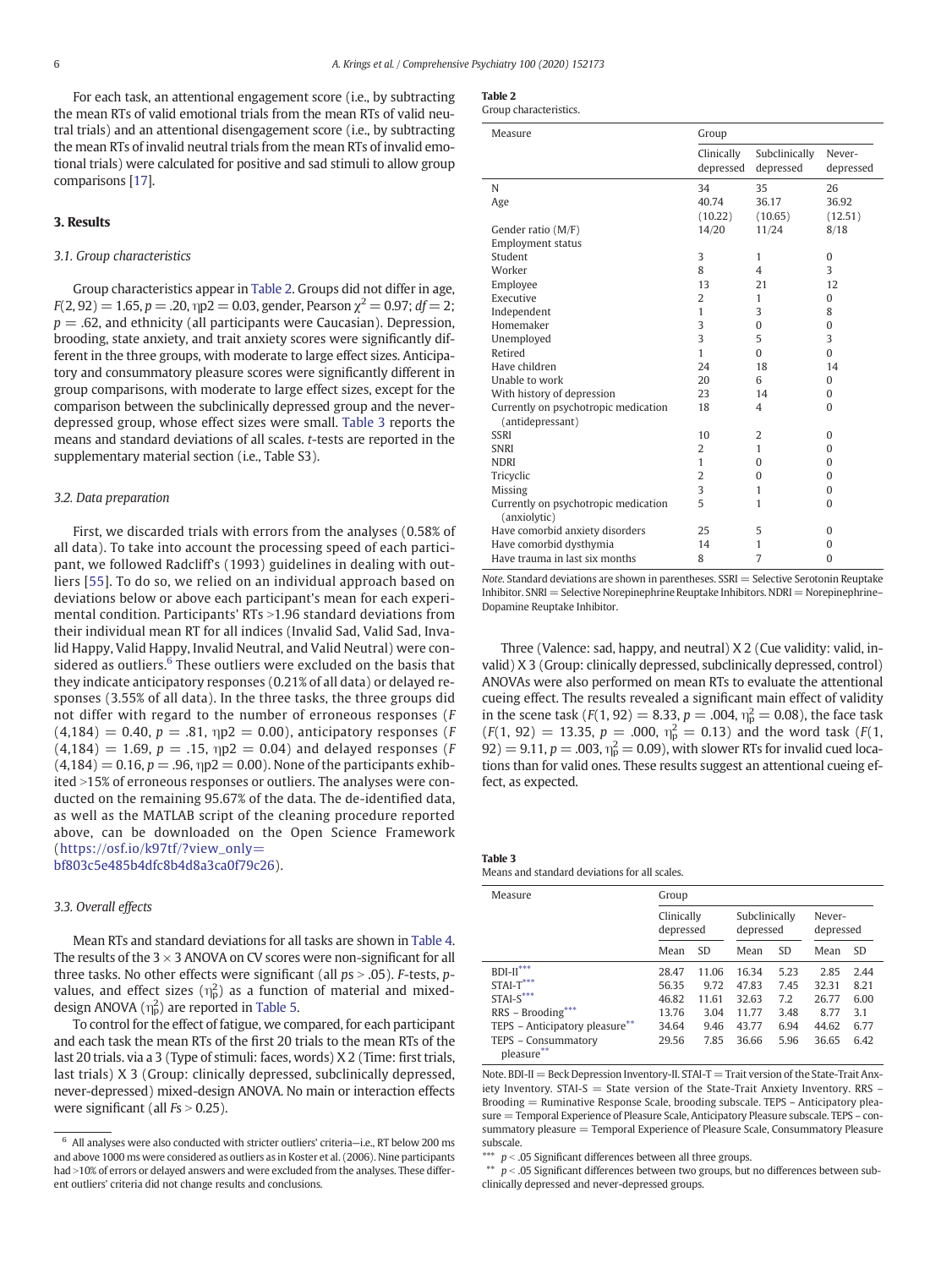#### <span id="page-6-0"></span>Table 4

Mean reaction times in milliseconds, standard deviations, and mean cue validity (CV) as a function of group, validity, cue valence and materials.

| Material | Group       |          |                      |     |           |      |                                            |           |      |               |           |  |  |  |  |  |
|----------|-------------|----------|----------------------|-----|-----------|------|--------------------------------------------|-----------|------|---------------|-----------|--|--|--|--|--|
|          |             |          | Clinically depressed |     |           |      | Subclinically depressed<br>Never-depressed |           |      |               |           |  |  |  |  |  |
|          | Cue valence | Validity | Mean                 | SD  | <b>CV</b> | Mean | SD                                         | <b>CV</b> | Mean | $\mathsf{SD}$ | <b>CV</b> |  |  |  |  |  |
| Scenes   | Neutral     | Invalid  | 567                  | 144 | 24        | 526  | 176                                        | 22        | 517  | 116           | 3         |  |  |  |  |  |
|          |             | Valid    | 543                  | 129 |           | 504  | 151                                        |           | 514  | 135           |           |  |  |  |  |  |
|          | Happy       | Invalid  | 584                  | 156 | 41        | 520  | 158                                        | 16        | 525  | 152           | 14        |  |  |  |  |  |
|          |             | Valid    | 543                  | 134 |           | 504  | 153                                        |           | 511  | 143           |           |  |  |  |  |  |
|          | Sad         | Invalid  | 573                  | 130 | 28        | 518  | 154                                        | 16        | 520  | 135           | $-6$      |  |  |  |  |  |
|          |             | Valid    | 545                  | 132 |           | 502  | 145                                        |           | 526  | 147           |           |  |  |  |  |  |
| Faces    | Neutral     | Invalid  | 568                  | 148 | 41        | 542  | 141                                        | 32        | 497  | 111           | 23        |  |  |  |  |  |
|          |             | Valid    | 527                  | 145 |           | 510  | 143                                        |           | 474  | 96            |           |  |  |  |  |  |
|          | Happy       | Invalid  | 564                  | 154 | 44        | 557  | 159                                        | 54        | 492  | 98            | 13        |  |  |  |  |  |
|          |             | Valid    | 520                  | 147 |           | 503  | 144                                        |           | 479  | 101           |           |  |  |  |  |  |
|          | Sad         | Invalid  | 559                  | 135 | 34        | 541  | 148                                        | 34        | 489  | 101           | 10        |  |  |  |  |  |
|          |             | Valid    | 525                  | 147 |           | 507  | 135                                        |           | 479  | 101           |           |  |  |  |  |  |
| Words    | Neutral     | Invalid  | 555                  | 113 | 29        | 525  | 123                                        | 14        | 525  | 127           | 3         |  |  |  |  |  |
|          |             | Valid    | 526                  | 126 |           | 511  | 147                                        |           | 522  | 123           |           |  |  |  |  |  |
|          | Happy       | Invalid  | 557                  | 126 | 32        | 518  | 126                                        | 23        | 533  | 134           | 14        |  |  |  |  |  |
|          |             | Valid    | 525                  | 124 |           | 495  | 132                                        |           | 519  | 120           |           |  |  |  |  |  |
|          | Sad         | Invalid  | 553                  | 130 | 25        | 523  | 134                                        | 9         | 548  | 154           | 35        |  |  |  |  |  |
|          |             | Valid    | 528                  | 124 |           | 514  | 147                                        |           | 513  | 110           |           |  |  |  |  |  |

#### 3.4. Independent sample t-tests

The t-tests were first performed on CV scores, even where the results of ANOVAs were not significant to report the effect sizes of the hypothesized differences. The t-tests were performed between groups for sad and happy valences (see Table 6) and between valences for each

#### Table 5

F-tests, p-values and effect sizes as a function of material and mixed-design ANOVA.

| Analyses        | Material | F    | р   | ηź   |
|-----------------|----------|------|-----|------|
| ANOVA 3 X 3     | Scenes   | 0.84 | .50 | 0.02 |
|                 | Faces    | 1.35 | .25 | 0.03 |
|                 | Words    | 2.28 | .06 | 0.05 |
| ANCOVA (STAI-T) | Scenes   | 1.23 | .30 | 0.03 |
|                 | Faces    | 1.68 | .50 | 0.04 |
|                 | Words    | 1.27 | .15 | 0.03 |
| ANCOVA (STAI-S) | Scenes   | 1.06 | .38 | 0.02 |
|                 | Faces    | 1.33 | .26 | 0.03 |
|                 | Words    | 1.88 | .12 | 0.04 |

Note. ANOVA 3  $X$  3 = 3 (Valence: sad, happy and neutral)  $X$  3 (Group: clinically depressed, subclinically depressed, never-depressed) mixed-design analysis of variance on CV scores. ANCOVA (STAI-T) = 3 (Valence: sad, happy and neutral) X 3 (Group: clinically depressed, subclinically depressed, never-depressed) mixed-design analysis of covariance on CV scores with trait anxiety scores as a covariate. ANCOVA  $(STAI-S) = 3$  (Valence: sad, happy and neutral) X 3 (Group: clinically depressed, subclinically depressed, never-depressed) mixed-design analysis of covariance on CV scores with state anxiety scores as a covariate.

#### Table 6

Independent sample t-tests for each group on CV scores.

| Valence | Group contrast       | Material | CV Mean<br>difference | p   | CI<br>Lower<br>bound | <b>CI</b><br>Upper<br>bound | d    |
|---------|----------------------|----------|-----------------------|-----|----------------------|-----------------------------|------|
| Sad     | Clinically depressed | Scenes   | 34                    | .02 | $-12.42$             | 13.72                       | 0.65 |
|         | versus               | Faces    | 24                    | .19 | $-16.86$             | 17.57                       | 0.35 |
|         | Never-depressed      | Words    | 10                    | .56 | $-17.04$             | 16.73                       | 0.15 |
|         | Subclinically        | Scenes   | 22                    | .18 | $-14.83$             | 15.54                       | 0.36 |
|         | depressed versus     | Faces    | 24                    | .18 | $-16.02$             | 16.74                       | 0.36 |
|         | Never-depressed      | Words    | 26                    | .13 | $-16.89$             | 16.58                       | 0.15 |
| Happy   | Clinically depressed | Scenes   | 27                    | .15 | $-17.56$             | 18.33                       | 0.38 |
|         | versus               | Faces    | 31                    | .05 | $-14.37$             | 15.42                       | 0.53 |
|         | Never-depressed      | Words    | 18                    | .26 | $-14.77$             | 15.37                       | 0.30 |
|         | Subclinically        | Scenes   | $\overline{2}$        | .94 | $-16.68$             | 16.72                       | 0.02 |
|         | depressed versus     | Faces    | 41                    | .02 | $-15.38$             | 16.66                       | 0.64 |
|         | Never-depressed      | Words    | 9                     | .55 | $-13.76$             | 14.08                       | 0.16 |

Note. CI = 95% confidence interval.  $d$  = Cohen's d score.

group (see Table 7). Bonferroni adjusted t-tests indicated that none of the comparisons were statistically significant.

The t-tests were then performed on engagement and disengagement scores to report the effect sizes of the differences. The t-tests were performed between groups on engagement and disengagement scores for sad and happy valence and between engagement and disengagement scores for sad and happy valence in each group. Bonferroni adjusted t-tests indicated that none of the comparisons were statistically significant (these results are reported in supplementary material Tables S4, S5, and S6). Finally, given the poor split-half reliability of CV scores, engagement, and disengagement scores, t-tests were also performed between groups for invalid and valid mean reaction times as well as between valences for each group. Bonferroni adjusted t-tests indicated that none of the comparisons were statistically significant (these results are reported in supplementary material Tables S7 and S8).

#### 3.5. Correlation analyses

Contrary to our hypotheses, correlation analysis revealed no significant correlations between CV scores for sad stimuli and depression severity and between CV scores for happy stimuli and depression severity scores in all three materials (all  $rs < 0.13$ , with all  $ps > .17$ ). No significant relationship between CV scores for sad stimuli and brooding was reported (all  $rs < 1.00$ , with all  $ps > .10$ ). In addition, correlation analyses revealed that the correlations between disengagement scores for sad stimuli and brooding were small and not significant (all  $rs < 0.11$ , with all  $ps > .30$ ). No significant associations between CV scores for happy stimuli and anticipatory and consummatory pleasure

| Table 7                                              |  |
|------------------------------------------------------|--|
| Paired sample t-tests for each valence on CV scores. |  |

| Group           | Valence<br>contrast | Material | CV mean<br>difference | D   | <b>CI</b><br>Lower<br>bound | CI<br>upper<br>bound | d    |
|-----------------|---------------------|----------|-----------------------|-----|-----------------------------|----------------------|------|
| Clinically      | Sad versus          | Scenes   | $\overline{4}$        | .37 | $-10.72$                    | 10.57                | 0.08 |
| depressed       | Neutral             | Faces    | 7                     | .68 | $-15.20$                    | 15.39                | 0.09 |
|                 |                     | Words    | 4                     | .66 | $-15.14$                    | 15.28                | 0.07 |
| Subclinically   | Sad versus          | Scenes   | 6                     | .78 | $-15.10$                    | 15.30                | 0.10 |
| depressed       | Neutral             | Faces    | 2                     | .80 | $-11.85$                    | 11.76                | 0.04 |
|                 |                     | Words    | 5                     | .65 | $-13.87$                    | 14.00                | 0.06 |
| Never-depressed | Happy               | Scenes   | 11                    | .42 | $-16.54$                    | 16.16                | 0.19 |
|                 | versus              | Faces    | 10                    | .32 | $-15.97$                    | 16.31                | 0.17 |
|                 | Neutral             | Words    | 11                    | 25  | $-18.07$                    | 1775                 | 0.16 |

Note.  $CI = 95\%$  confidence interval.  $d =$  Cohen's d score.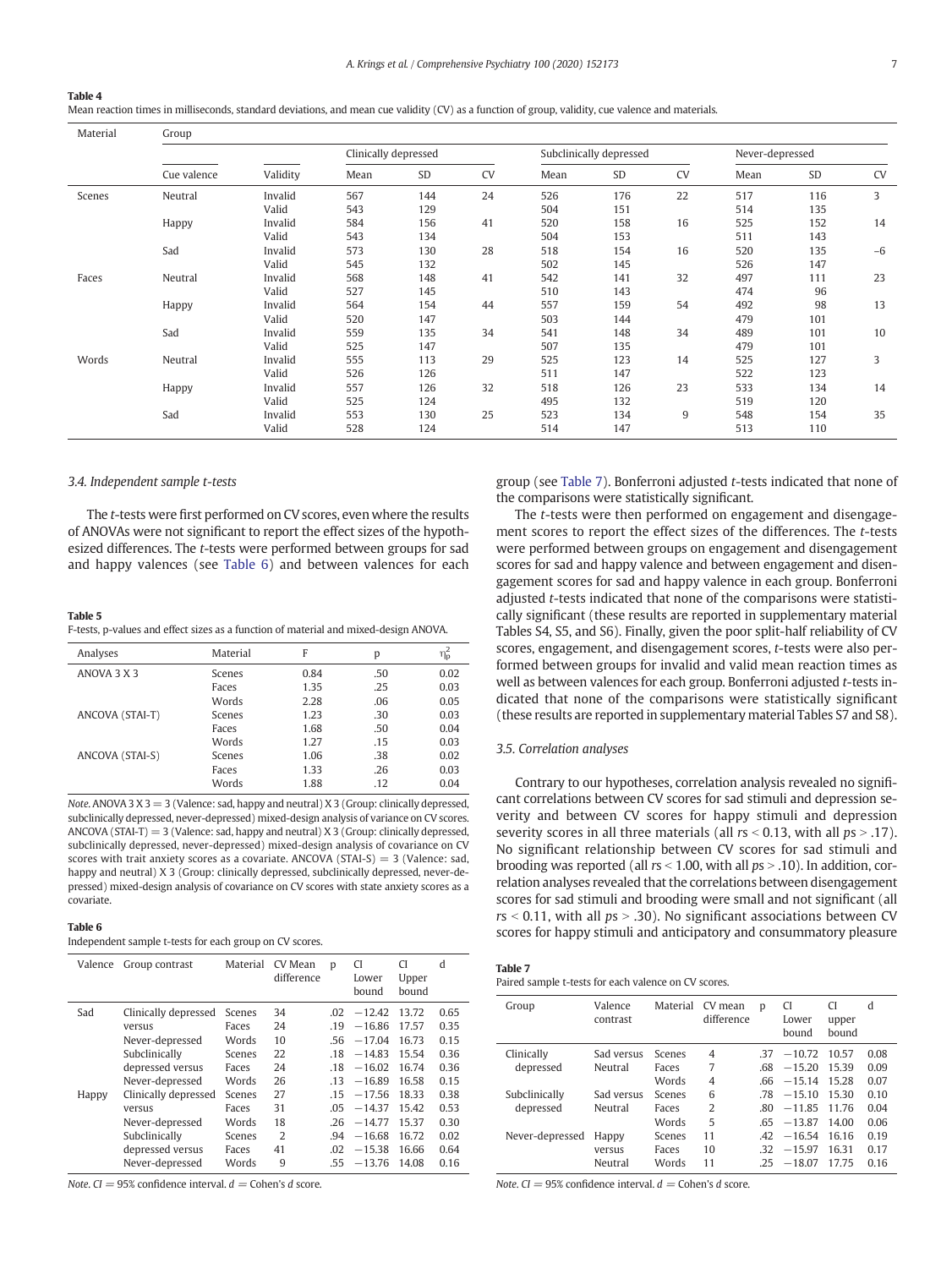scores were reported with any of the three materials (all  $rs < 0.02$ , with all  $ps > .15$ ). Moreover, the correlations between engagement and disengagement scores for happy stimuli and anhedonia were small and not significant (all  $rs < 0.19$ , with all  $ps > .07$ ). To control for the potential influence of symptom severity, we also computed partial correlations controlling for BDI-II scores. These partial correlations were not significant.

As expected, anxiety and depression scores were significantly correlated ( $r = 0.80$ ,  $p < .001$ ), as were brooding and depression ( $r = 0.63$ ,  $p < .001$ ), anticipation of pleasure and depression ( $r = -0.56$ ,  $p < .001$ ), and consummatory pleasure and depression ( $r = -0.49$ ,  $p < .001$ ).

#### 3.6. Complementary analyses

Although our sample size had enough power to detect medium-tolarge effect sizes, one cannot exclude the possibility that some analyses would require a larger sample size. However, neither the p-values nor the effect sizes associated with our non-significant effects even approached statistical significance. Moreover, it should be noted that a complementary a priori power analysis for the main ANOVA suggested that a total sample size of at least 357 participants would be required to produce enough power to detect a small-size effect (i.e.,  $d = 0.15$ ) in the present study. However, such small effect sizes have no clinical relevance. To further examine this issue, we thus calculated Bayes factors (BF01) using default priors in JASP [\[56\]](#page-9-0) to express the likelihood of the null (H0) over the alternative hypothesis (H1) given the data for each analysis of our study. A BF under 3 is conventionally considered to indicate 'anecdotal' evidence, while a BF under 10 indicates 'moderate' evidence. Analyses systematically revealed BF01 under 3 (statistical results are reported in supplementary material Tables S9, S10, S11, and S12). Altogether, all these analyses suggest that the pattern of findings cannot be attributed solely to a lack of power.

#### 4. Discussion

In this study, we investigated whether attentional engagement and disengagement toward sad and happy stimuli, as assessed using verbal and nonverbal emotional cues, vary according to depression severity. We also aimed to replicate previous results showing a significant relationship between attentional disengagement from sad information and brooding rumination, and finally, explore the relationship between attentional bias to positive information and anhedonia. In both groups of individuals with depression, we did not observe the maintenance of attention on sad stimuli or withdraw attention from happy stimuli at a later stage of information processing.

Moreover, in both groups of individuals with depression, there was no significant difficulty disengaging attention from sad stimuli. Finally, there were no significant relationships between attentional disengagement from sad stimuli and brooding rumination, or between AB, attentional engagement or disengagement with positive information and anhedonia. Altogether, these results are at odds with the notion that individuals with depression are characterized by AB toward sad or away from happy stimuli, and thus cast some doubts about the robustness of earlier findings [\[57,58\]](#page-9-0).

To explain the absence of AB, we compared this study to previously published studies relying on an exogenous cueing task with long SOA  $($  >750 ms) that were conducted among individuals with depression. The results, effect sizes, and methodological characteristics of the five studies are reported in [Table 1](#page-1-0) [14–[17\]](#page-8-0).

Some differences in the design are apparent. Contrary to four of the five other studies, our ECT was a discrimination task and a task with predictive cues. Likewise, we did not use fixation cues, as other studies did, before the presentation of the cue. In an ECT, these methodological choices might not potentiate the appearance of an IOR [\[59](#page-9-0)]. Thus, these choices might explain why an IOR effect for neutral information does not characterize the never-depressed group in our study, as is usually observed in studies with long SOA. A small IOR in the neverdepressed group reduces the likelihood of finding significant differences between groups. On the other hand, these limitations do not explain the lack of an enhanced cue validity effect for emotional valence in our sample. Future studies should further clarify this issue.

SOAs used in ECT studies described in [Table 1](#page-1-0) vary from 750 ms to 1500 ms. In Ellenbogen et al. (2009), an SOA of 750 ms was associated with difficulty in disengaging from mood-congruent information. Koster et al. (2005) and Baert et al. (2010) used an SOA of 1500 ms and also found maintained attention for negative words in depressed groups. However, in Elgersma et al., (2018), an SOA of 1250 ms was not related to any AB. In the present study, we decided to choose an SOA of 1000 ms, which is a duration located between 750 ms and 1500 ms. One cannot exclude that other results would have emerged with a presentation duration inferior or superior to 1000 ms. As such, although the current presentation duration should not come as a surprise given these previous studies, future studies should further clarify this issue.

The selection criteria employed in this study did not differ from those reported in [Table 1](#page-1-0): cut-off scores for the BDI-II were used to designate participants as dysphoric or not, and a semi-structured interview served to investigate past or present psychiatric disorders. Moreover, it is worth noting that our clinically depressed groups showed the expected characteristics of depression in terms of severity of depressive symptoms, anxiety, brooding, and anhedonia. Indeed, the individuals of the clinically depressed group were characterized by higher levels of depression, anxiety, and brooding than the subclinically depressed group, which, in turn, exhibited higher levels than the neverdepressed group [\[18](#page-8-0)]. The clinically depressed group was also characterized by lower levels of anticipatory and consummatory pleasure than the never-depressed group, which dovetails earlier studies [\[26](#page-8-0)]. Finally, our results corroborate previous data suggesting a strong relationship between depression and anhedonia [[56\]](#page-9-0). Therefore, the nonsignificant results cannot be attributed to a lack of differences between groups in terms of symptom severity and disturbed processes, especially since the effect sizes for these differences were moderate-to-large.

Rather than a methodological problem, the absence of evidence for AB in our sample may mirror the heterogeneity of depression. Indeed, depression is characterized by highly heterogeneous depressive symptoms and a wide diversity of profiles [[58,59\]](#page-9-0). In our sample, we compared our participants' expression of symptoms by recoding each symptom from the BDI-II as absent (item  $= 0$ ) or present (item  $\geq 1$ ). All participants in the subclinically depressed group had a different profile from the other participants, and only two participants in the clinically depressed group had a similar profile when all symptoms were reported, which suggests that symptom profiles in our sample were heterogeneous. ABs might be related to specific depressive symptoms or part of a network of related symptoms [[60,61](#page-9-0)]. Future research may benefit from exploring the interplay between AB with specific depressive symptoms like increased interest and involvement in everyday activities using computational network analysis [[60,61](#page-9-0)].

#### 4.1. Limitations

This study has limitations. First, although we instructed participants to fixate their attention to a predetermined spatial location during the presentation of stimuli, we could not ensure that participants did so. Recently developed experimental eye-tracking paradigms enabling verification of participants' initial attentional allocation and subsequent attentional shift may accomplish this aim (e.g., [\[62](#page-9-0),[63\]](#page-9-0)).

Second, even if fatigue did not influence the mean processing speed of the last trials, it might have altered the fluctuation of performance during the tasks due to a decrease of vigilance and impact the present results.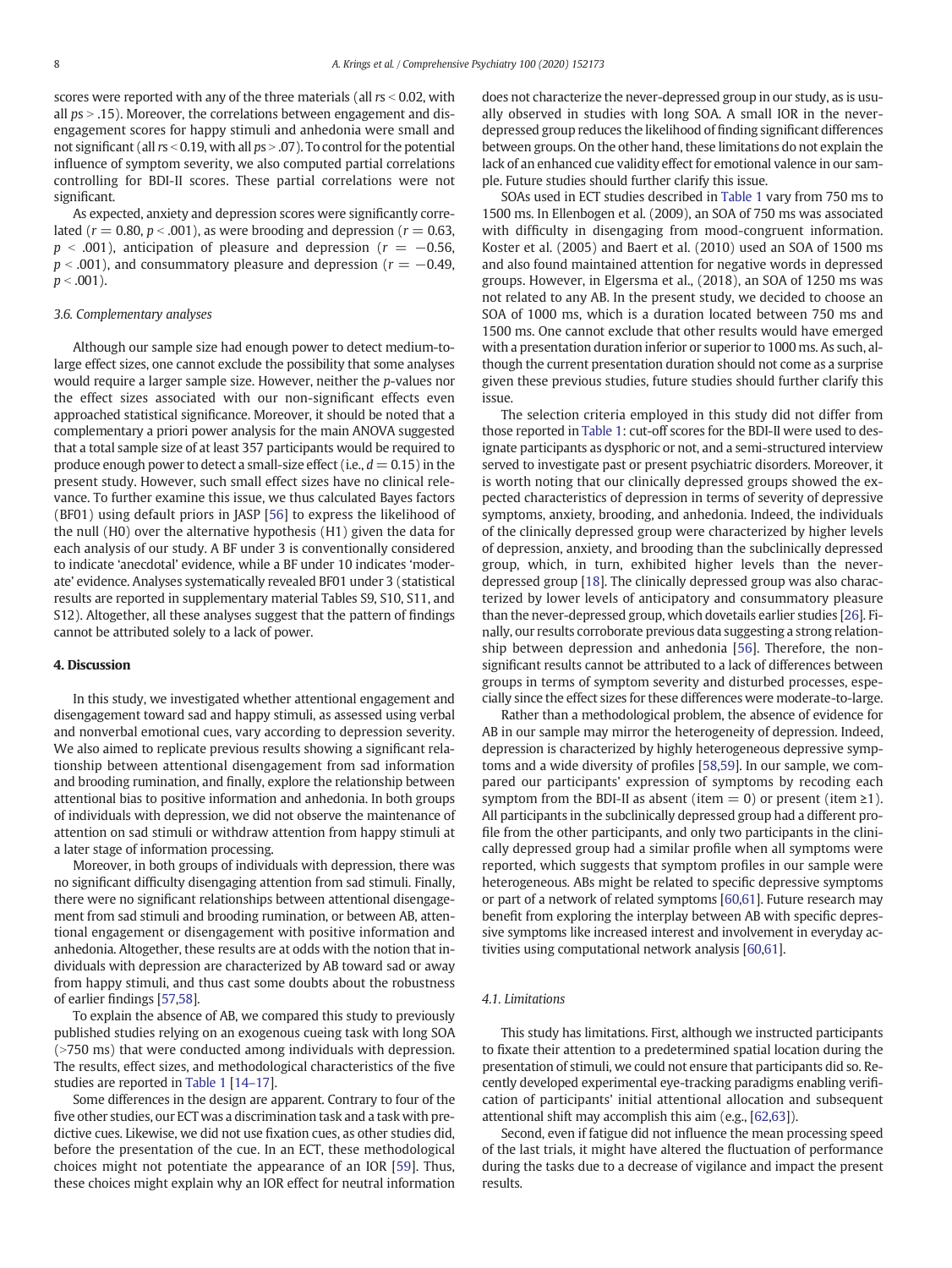<span id="page-8-0"></span>Third, like most extant procedures for assessing AB (e.g., [64–[66\]](#page-9-0)), the psychometric properties of the task used in this study were less than ideal. In this way, our results echo recent doubts about the relevance of relying on difference scores in AB research [[65](#page-9-0),[67,68\]](#page-9-0). When cognitive measures are expected to be strongly correlated between participant's performance for different conditions, a difference score is likely to increase the proportion of measurement error relative to between-participant variance and then reduce the reliability. In the ECT tasks, the cognitive measures (e.g., mean RT for invalid and valid trials) are highly correlated, leading to unreliable resultant CV, engagement, and disengagement scores [[64](#page-9-0)].

Furthermore, the temporal experience of pleasure scale used in the present study only distinguishes between a couple of reward processes found to be relevant to depression (i.e., anticipation and consumption of reward; e.g. [\[69](#page-9-0)]). Future studies should thus investigate the relations between reward learning or motivation for reward and selective attention in depression. Finally, the total sample of participants with MDD was too small to reliably examine potential gender differences or test for the influence of antidepressant medication on AB. It is important to note that previous studies have not shown antidepressants to influence later stages of information processing in subclinically and clinically depressed participants [\[70,71\]](#page-9-0).

#### 5. Conclusion

Results revealed no ABs for negative or positive information, regardless of the material and the symptom severity. In line with some past studies, these findings do not support the view that AB toward sad stimuli or away from happy one is a crucial feature of depression. Our findings cast some doubt on the robustness of earlier findings and contribute to magnifying the gap between research results and cognitive models of depression. In future research, there is a need to critically examine the active mechanisms and the symptoms underlying attentional biases and to propose more relevant cognitive models of depression. Finally, the impact of the emotional contexts (e.g., stressful, sad, anger, or happy situations) on the display of AB could also be further investigated.

#### Declaration of competing interest

None.

#### Acknowledgments

The authors thank Ezio Tirelli for his guidance regarding the results and discussion, Thomas Lambert for his valuable support with programming, and Dr. Yun-Marie Vandriette for her help in the recruitment.

#### Funding sources

This research did not receive any specific grant from funding agencies in the public, commercial, or not-for-profit sectors.

#### Appendix A. Supplementary data

Supplementary data to this article can be found online at [https://doi.](https://doi.org/10.1016/j.comppsych.2020.152173) [org/10.1016/j.comppsych.2020.152173.](https://doi.org/10.1016/j.comppsych.2020.152173)

#### References

- [1] Kessler RC, Bromet EJ. The epidemiology of depression across cultures. Annu Rev Public Health 2013;34:119–38. [https://doi.org/10.1146/annurev-publhealth-](https://doi.org/10.1146/annurev-publhealth-031912-114409)[031912-114409.](https://doi.org/10.1146/annurev-publhealth-031912-114409)
- [2] Bockting CL, Hollon SD, Jarrett RB, Kuyken W, Dobson K. A lifetime approach to major depressive disorder: the contributions of psychological interventions in preventing relapse and recurrence. Clin Psychol Rev 2015;41:16–26. [https://doi.](https://doi.org/10.1016/j.cpr.2015.02.003) [org/10.1016/j.cpr.2015.02.003](https://doi.org/10.1016/j.cpr.2015.02.003).
- [3] Kinderman P, Tai S, Pontin E, Schwannauer M, Jarman I, Lisboa P. Causal and mediating factors for anxiety, depression and well-being. Br J Psychiatry 2015;206: 456–60. <https://doi.org/10.1192/bjp.bp.114.147553>.
- Lemoult J, Joormann J, Kircanski K, Gotlib IH. Attentional bias training in girls at risk for depression. J Child Psychol Psychiatry 2016;57:1326–33. [https://doi.org/10.](https://doi.org/10.1111/jcpp.12587) [1111/jcpp.12587.](https://doi.org/10.1111/jcpp.12587)
- [5] Grahek I, Everaert J, Krebs RM, Koster EHW. Cognitive control in depression: toward clinical models informed by cognitive neuroscience. Clin Psychol Sci 2018;6:464–80. [https://doi.org/10.1177/2167702618758969.](https://doi.org/10.1177/2167702618758969)
- [6] Lemoult J, Gotlib IH. Depression: a cognitive perspective. Clin Psychol Rev 2019;69: 51–66. <https://doi.org/10.1016/j.cpr.2018.06.008>.
- [7] Bar-Haim Y, Lamy D, Pergamin L, Bakermans-Kranenburg MJ, van IJzendoorn MH.. Threat-related attentional bias in anxious and nonanxious individuals: a metaanalytic study. Psychol Bull 2007;133:1–24. [https://doi.org/10.1037/0033-2909.](https://doi.org/10.1037/0033-2909.133.1.1) [133.1.1.](https://doi.org/10.1037/0033-2909.133.1.1)
- [8] Posner MI, Inhoff AW, Friedrich FJ, Cohen A. Isolating attentional systems: a cognitive-anatomical analysis. Psychobiology 1987;15:107–21. [https://doi.org/10.](https://doi.org/10.3758/BF03333099) [3758/BF03333099](https://doi.org/10.3758/BF03333099).
- [9] Sears CR, Thomas CL, LeHuquet JM, Johnson JCS. Attentional biases in dysphoria: an eye-tracking study of the allocation and disengagement of attention. Cogn Emot 2010;24:1349–68. <https://doi.org/10.1080/02699930903399319>.
- [10] Winer ES, Salem T. Reward devaluation: dot-probe meta-analytic evidence of avoidance of positive information in depressed persons. Psychol Bull 2017;142:18–78. [https://doi.org/10.1037/bul0000022.](https://doi.org/10.1037/bul0000022)
- [11] Sanchez A, Romero N, De Raedt R. Depression-related difficulties disengaging from negative faces are associated with sustained attention to negative feedback during social evaluation and predict stress recovery. PLoS One 2017:1–24. [https://doi.org/](https://doi.org/10.1371/journal.pone.0175040) [10.1371/journal.pone.0175040](https://doi.org/10.1371/journal.pone.0175040).
- [12] Lazarov A, Ben-Zion Z, Shamai D, Pine DS, Bar-Haim Y. Free viewing of sad and happy faces in depression: a potential target for attention bias modification. J Affect Disord 2018;238:94–100. [https://doi.org/10.1016/j.jad.2018.05.047.](https://doi.org/10.1016/j.jad.2018.05.047)
- [13] Koster EHW, Leyman L, De Raedt R, Crombez G. Cueing of visual attention by emotional facial expressions: the influence of individual differences in anxiety and depression. Pers Individ Dif 2006;41:329–39. [https://doi.org/10.1016/j.paid.2005.12.](https://doi.org/10.1016/j.paid.2005.12.022)  $\overline{022}$
- [14] Elgersma HJ, Koster EHW, Van Tuijl LA, Hoekzema A, Penninx BWJH, Bockting CLH, et al. Attentional bias for negative, positive, and threat words in current and remitted depression. PLoS One 2018;13:1–23. [https://doi.org/10.1371/journal.pone.](https://doi.org/10.1371/journal.pone.0205154) [0205154](https://doi.org/10.1371/journal.pone.0205154).
- [15] Ellenbogen MA, Schwartzman AE. Selective attention and avoidance on a pictorial cueing task during stress in clinically anxious and depressed participants. Behav Res Ther 2009;47:128–38. <https://doi.org/10.1016/j.brat.2008.10.021>.
- [16] Baert S, De Raedt R, Koster E. Depression-related attentional bias: the influence of symptom severity and symptom specificity. Cogn Emot 2010;24:1044–52. [https://](https://doi.org/10.1080/02699930903043461) [doi.org/10.1080/02699930903043461.](https://doi.org/10.1080/02699930903043461)
- [17] Koster EHW, De Raedt R, Goeleven E, Franck E, Crombez G. Mood-congruent Attentional Bias in Dysphoria: maintained attention to and impaired disengagement from negative information. Emotion 2005;5:446–55. [https://doi.org/10.1037/1528-3542.](https://doi.org/10.1037/1528-3542.5.4.446) [5.4.446.](https://doi.org/10.1037/1528-3542.5.4.446)
- [18] Treynor W, Gonzalez R, Nolen-Hoeksema S. Rumination reconsidered: a psychometric analysis. Cognit Ther Res 2003;27:247–59. [https://doi.org/10.1023/A:](https://doi.org/10.1023/A:1023910315561) [1023910315561](https://doi.org/10.1023/A:1023910315561).
- [19] Watkins ER. Constructive and unconstructive repetitive thought. Psychol Bull 2008; 134:163–206. [https://doi.org/10.1037/0033-2909.134.2.163.](https://doi.org/10.1037/0033-2909.134.2.163)
- [20] Koster EHW, De Lissnyder E, Derakshan N, De Raedt R. Understanding depressive rumination from a cognitive science perspective: the impaired disengagement hypothesis. Clin Psychol Rev 2011;31:138–45. [https://doi.org/10.1016/j.cpr.2010.08.](https://doi.org/10.1016/j.cpr.2010.08.005) [005.](https://doi.org/10.1016/j.cpr.2010.08.005)
- [22] Beckwé M, Deroost N. Attentional biases in ruminators and worriers. Psychol Res 2016;80:952–62. [https://doi.org/10.1007/s00426-015-0703-8.](https://doi.org/10.1007/s00426-015-0703-8)
- [23] Grafton B, Southworth F, Watkins E, MacLeod C. Stuck in a sad place: biased attentional disengagement in rumination. Emotion 2016;16:63–72. [https://doi.org/10.](https://doi.org/10.1037/emo0000103) [1037/emo0000103.](https://doi.org/10.1037/emo0000103)
- [24] Southworth F, Grafton B, MacLeod C, Watkins E. Heightened ruminative disposition is associated with impaired attentional disengagement from negative relative to positive information: support for the "impaired disengagement" hypothesis. Cogn Emot 2017;31:422–34. [https://doi.org/10.1080/02699931.](https://doi.org/10.1080/02699931.2015.1124843) [2015.1124843.](https://doi.org/10.1080/02699931.2015.1124843)
- [25] Holas P, Krejtz I, Rusanowska M, Rohnka N, Nezlek JB. Attention to negative words predicts daily rumination among people with clinical depression: evidence from an eye tracking and daily diary study. Cogn Emot 2018:1–7. [https://doi.org/10.](https://doi.org/10.1080/02699931.2018.1541168) [1080/02699931.2018.1541168.](https://doi.org/10.1080/02699931.2018.1541168)
- [26] Owens M, Gibb BE. Brooding rumination and attentional biases in currently nondepressed individuals: an eye- tracking study. Cogn Emot 2017;31:1062–9. [https://doi.org/10.1080/02699931.2016.1187116.](https://doi.org/10.1080/02699931.2016.1187116)
- [27] Yaroslavsky I, Allard ES, Sanchez-Lopez A. Can't look away: attention control deficits predict rumination, depression symptoms and depressive affect in daily life. J Affect Disord 2019;245:1061–9. <https://doi.org/10.1016/j.jad.2018.11.036>.
- [28] Admon R, Pizzagalli DA. Dysfunctional reward processing in depression. Curr Opin Psychol 2015;4:114–8. [https://doi.org/10.1016/j.copsyc.2014.12.011.](https://doi.org/10.1016/j.copsyc.2014.12.011)
- [29] Rizvi SJ, Pizzagalli DA, Sproule BA, Kennedy SH. Assessing anhedonia in depression: potentials and pitfalls. Neurosci Biobehav Rev 2016;65:21–35. [https://doi.org/10.](https://doi.org/10.1016/j.neubiorev.2016.03.004) [1016/j.neubiorev.2016.03.004](https://doi.org/10.1016/j.neubiorev.2016.03.004).
- [30] Zald DH, Treadway MT. Reward processing, neuroeconomics, and psychopathology. Annu Rev Clin Psychol 2017:471–97. [https://doi.org/10.1146/annurev-clinpsy-](https://doi.org/10.1146/annurev-clinpsy-032816-044957)[032816-044957](https://doi.org/10.1146/annurev-clinpsy-032816-044957).